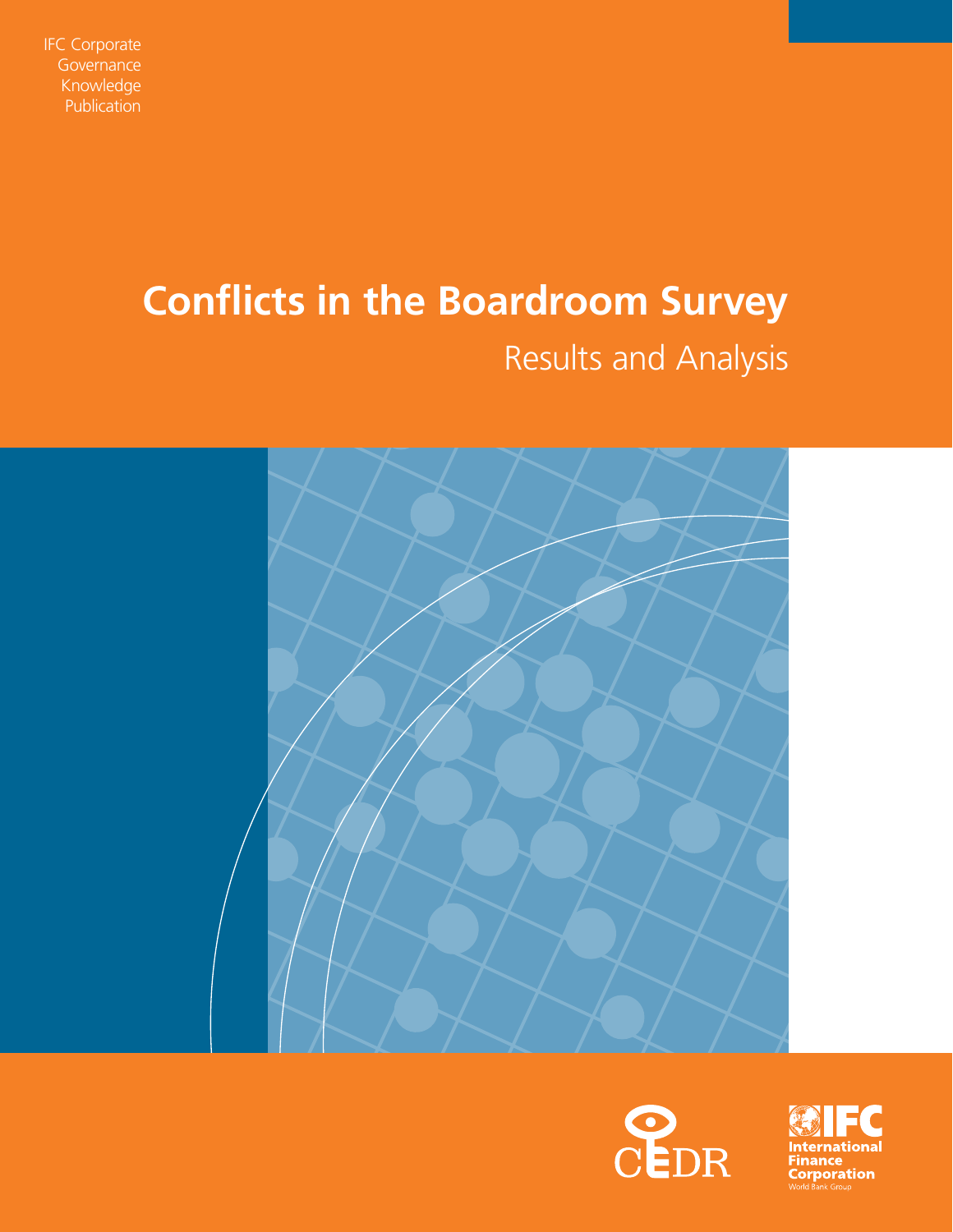

© Copyright 2014. All rights reserved.

#### **International Finance Corporation**

2121 Pennsylvania Avenue, NW, Washington, DC 20433

#### **Centre for Effective Dispute resolution**

International Dispute Resolution Centre 70 Fleet Street London EC4Y 1EU

The findings, interpretations, and conclusions expressed in this publication should not be attributed in any manner to the International Finance Corporation (IFC) and/or to the Centre for Effective Dispute resolution (CEDR) and their affiliated organizations, or to members of their boards of directors or the countries they represent. IFC and CEDR do not guarantee the accuracy of the data included in this publication and accept no responsibility for any consequence of their use.

The material in this work is protected by copyright. IFC and CEDR encourage dissemination of this publication and hereby grant permission to users of this work to copy portions for their personal, noncommercial use, without any right to resell, redistribute, or create derivative works there from. Any other copying or use of this work requires the express written permission of the International Finance Corporation.

For permission to photocopy or reprint, please send a request with complete information to:

International Finance Corporation c/o the World Bank Permissions Desk Office of the Publisher 1818 H Street, NW Washington, DC, 20433

All queries on rights and licenses including subsidiary rights should be addressed to: International Finance Corporation c/o Office of the Publisher World Bank 1818 H Street, NW Washington DC, 20433 Or, fax (202) 522-2422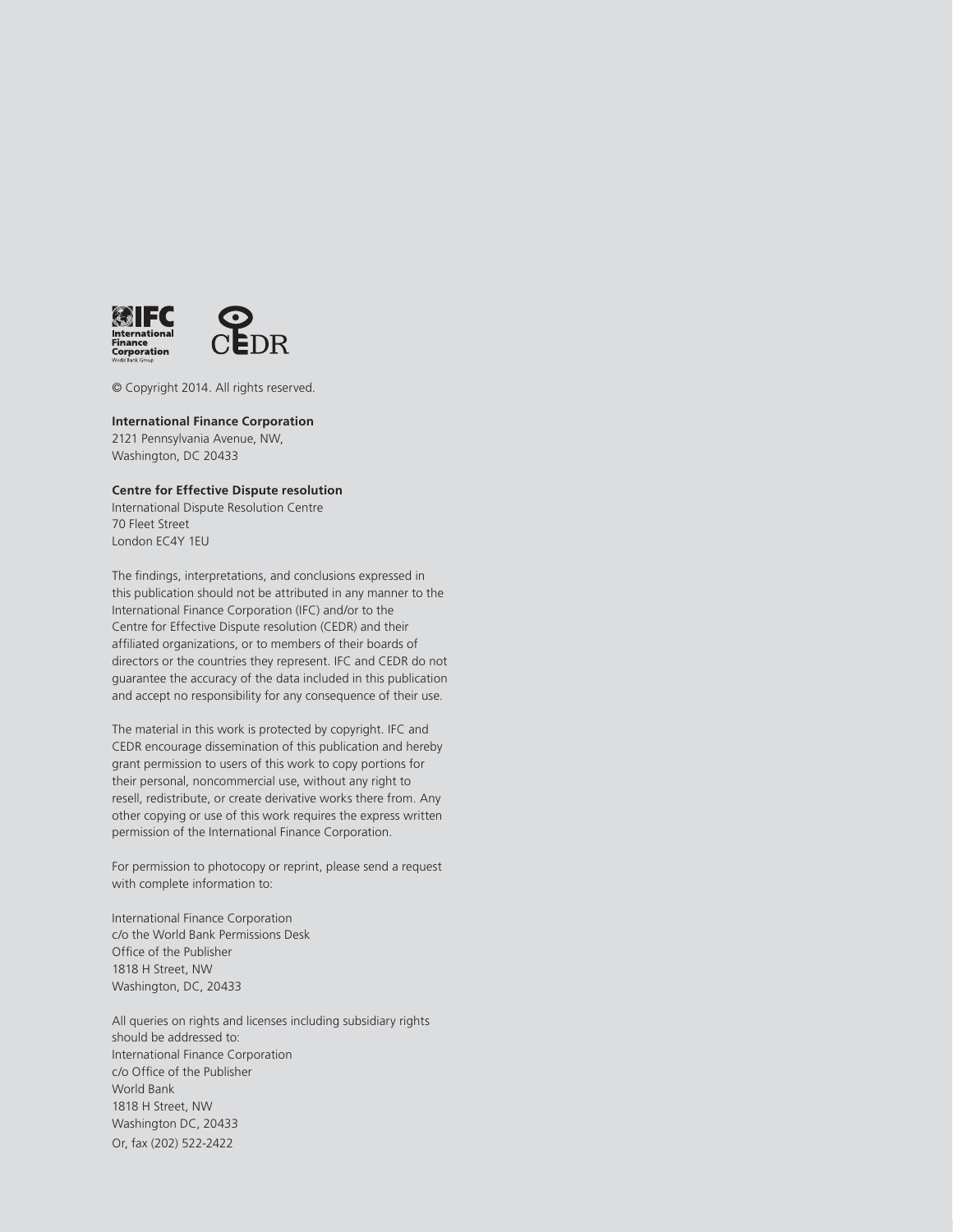# **Conflicts in the Boardroom Survey**

Results and Analysis

## **TABLE OF CONTENTS**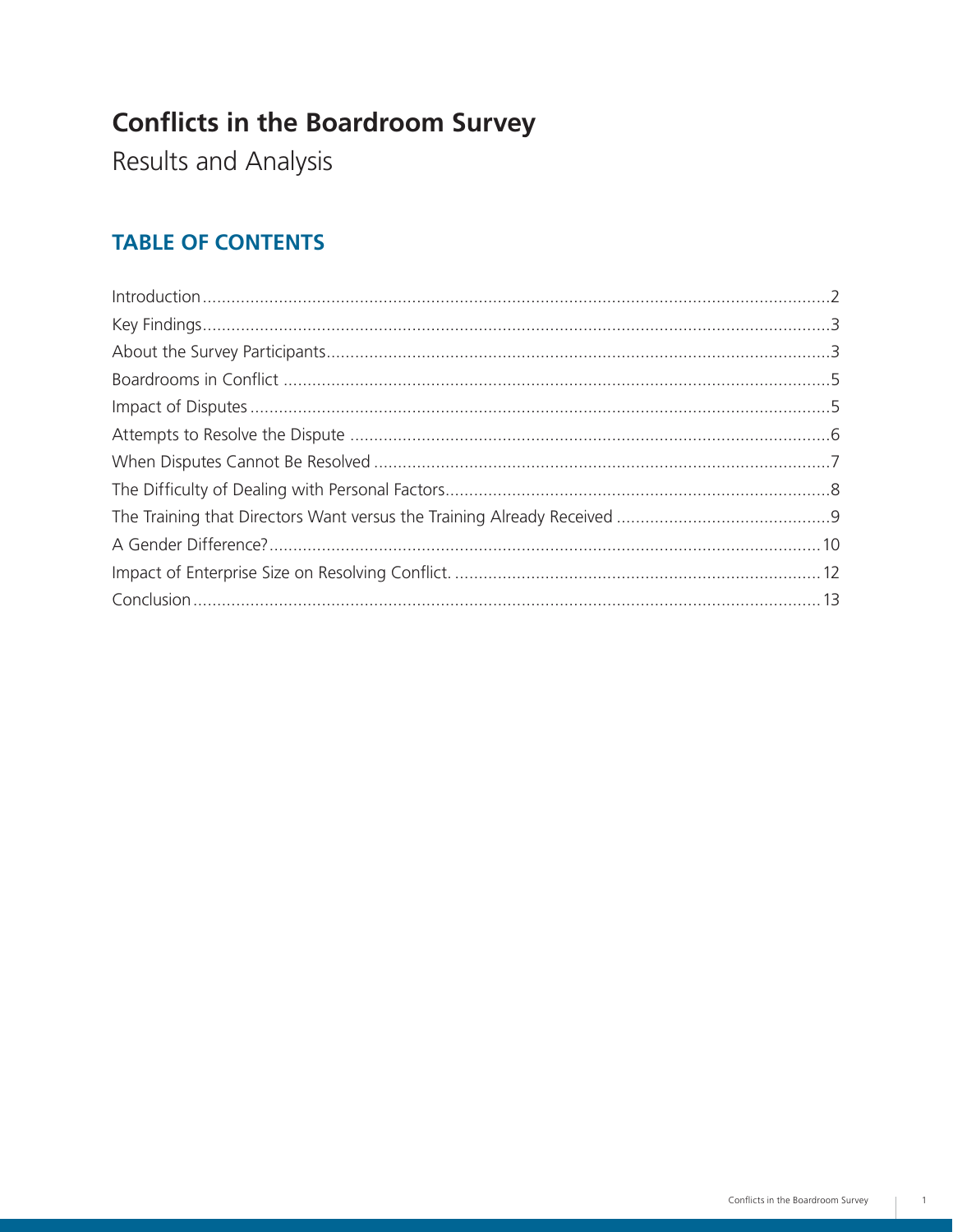### **Introduction**

In the boardroom, disagreements are often unavoidable — especially when the board is composed of independentminded, skilled, and outspoken directors. This is not a bad thing. There should be a debate in the boardroom, and decisions should result from a process in which directors consider all reasonably available information. A board that never argues or disagrees is most likely to be an inactive, passive, or inattentive board — in other words, an ineffective board that is neither fulfilling its oversight function nor carrying out its duty of care.

Yet, if boardroom disagreements and/or shareholder conflicts are not dealt with properly, they can devolve into acrimonious disputes that undermine a company's operation and performance. Left unchecked and unattended, these disputes escalate quickly into public matters that can have severe, long-term consequences for the company and its key stakeholders. These disputes can lead to poor performance, scare investors, produce waste, divert resources, cause share values to decline, and, in some cases, paralyze a company.

In 2012, the Centre for Effective Dispute Resolution (CEDR) and the Corporate Governance Group of the International Finance Corporation (IFC) undertook a joint project to explore the causes, nature and methods of resolving corporate governance disputes. As part of this ongoing project, CEDR and IFC carried out a global survey

in late 2013 of 191 directors and board members (including IFC Nominee Directors and members of the Private Sector Advisory Group) to find out about their experiences with and attitudes towards boardroom disputes.

Corporate governance disputes involve corporate authority and its exercise and involve the board's powers and actions — or its failure or refusal to act. These conflicts may arise between the board and its shareholders or between directors and executive management. They may also concern issues among the directors themselves or between the board and other stakeholders. A governance dispute implicates the board in one way or another, as a party or as an active participant, and requires the directors' engagement to resolve the conflict.

#### **About IFC Corporate Governance Group**

The Group brings together staff from investment support and advisory operations into a single, global team. This unified team advises on all aspects of corporate governance and offers targeted client services in areas such as increasing board effectiveness, improving the control environment, and family businesses governance. The Group also helps support corporate governance improvements and reform efforts in emerging markets and developing countries, while leveraging and integrating knowledge tools, expertise, and networks at the global and regional levels.

The Group's Corporate Governance Dispute Resolution program aims to equip board directors with knowledge, skills and tools to manage and resolve CG disputes and difficult conversations on the board. Purpose: (i) To reduce the negative impact of disputes on the company's reputation and performance; (ii) To improve the quality and effectiveness of board deliberations. The program brings together CG and ADR specialists to develop knowledge and training products, and guide their implementation.

www.ifc.org/corporategovernance

#### **About Centre for Effective Dispute Resolution**

CEDR is a not-for-profit body, founded in 1990, that campaigns for better resolution of disputes and management of conflicts. CEDR's innovative initiatives promote awareness of the need for more effective leadership in collaboration and dialogue and how to achieve it.

CEDR is Europe's largest independent Alternative Dispute Resolution service, which to date has helped over 40,000 parties in commercial disputes. CEDR is the leading negotiation and conflict management trainer internationally acclaimed for its Mediator Skills Training of over 9,000 mediators. It also consults globally on Civil Justice reform and helps business develop conflict management systems.

<www.cedr.com>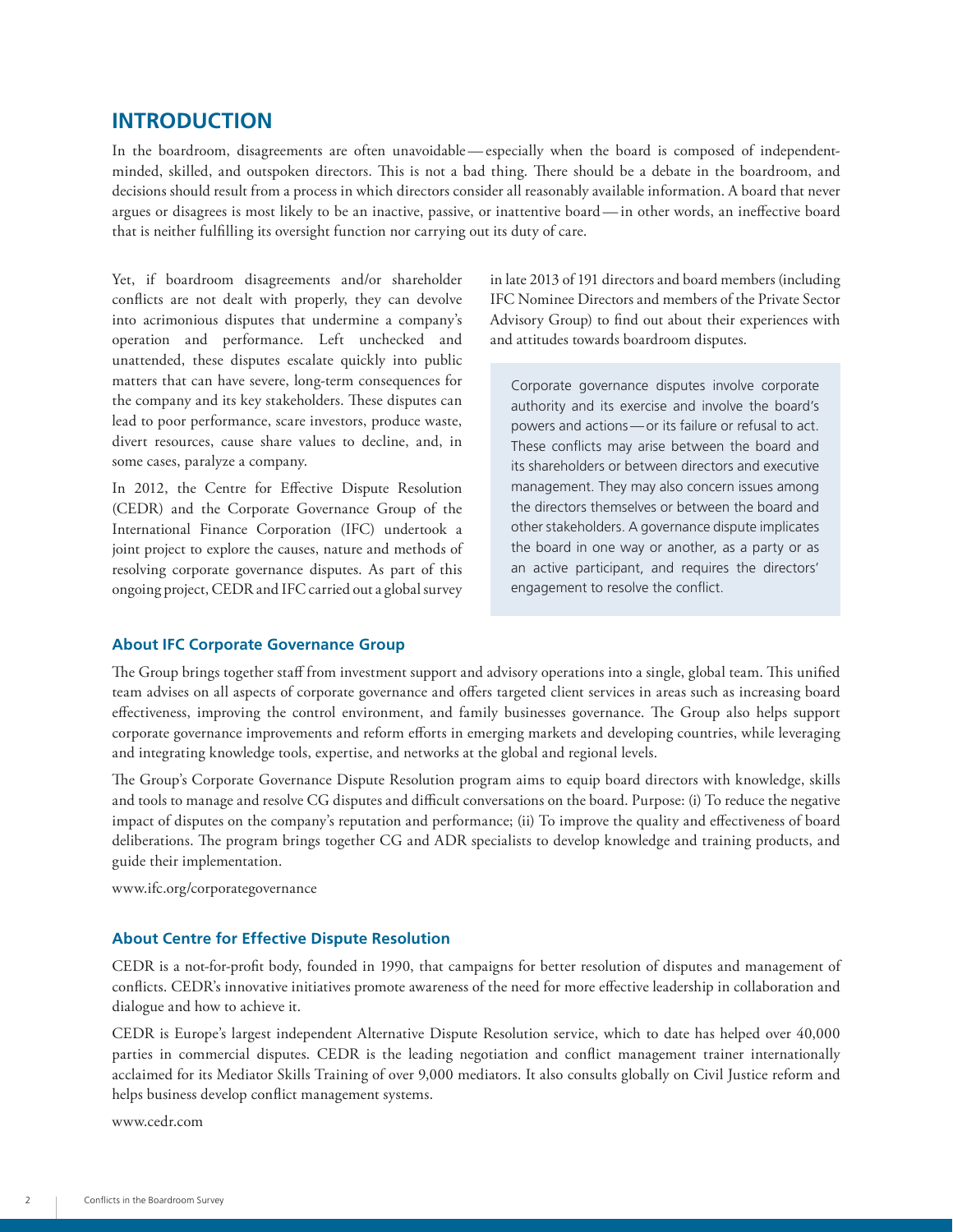### **Key Findings**

Our results show the significant effects that boardroom disputes can have on an organization — and the challenges that individual members of those boards encounter in attempting to resolve a dispute at this level. The following are some specific findings from the survey:

- We found that 29.6 percent of respondents had experience with a boardroom dispute affecting the survival of an organization.
- The most common subject matter of board disputes is "financial, structural, or procedural workings of the organization," closely followed by the "personal behavior and attitudes of directors."
- Respondents stated that the most difficult factors in resolving board disputes were issues related to competing factions on the board-"handling the emotions of those involved and separating personal from business interest."
- While 47.8 percent of respondents attempt to mediate board disputes, 34.3 percent admit to frequently being an active party in the dispute, and a further 25.3 percent of respondents frequently take a side of an active party.
- Board members are much more confident that they can resolve an internal board dispute (58.5 percent felt able to resolve these most of the time) than an external dispute involving the board and external stakeholders (just 24.3 percent felt capable of resolving this kind of dispute).
- Disputes are most commonly resolved through internal negotiation (61.2 percent) or internal mediation (25.2

percent). Boards are very reluctant to resort to litigation to resolve such disputes (3.1 percent).

- A significant proportion of respondents  $(67.2 \text{ percent})$ report that they have encountered unresolved issues. 24.1 percent of small-enterprise respondents report that issues are frequently not resolved, whereas only 5.9 percent of those from medium enterprises and 15.6 percent from large enterprises report frequently unresolved issues.
- Respondents are extremely interested in having training for dealing with personal factors: 74.8 percent described training in the "ability to deal with different personalities" as very useful.
- A gender difference emerged regarding the kinds of skills desired: women are far more interested in receiving training in negotiation skills, and men are more interested in training on how to deal with different personalities.

**29.6 percent** of respondents had experience of a boardroom dispute affecting the survival of an organization

#### **About the Survey Participants**

In October and November 2013, we conducted an online survey of 191 members of corporate boards across the world.

Our respondents were experienced board members, with the greatest number (43 percent) having more than 10 years' experience serving on boards. (See Figure 1 on page 4)

Within their organizations, our respondents were most frequently independent directors (26.2 percent) or nonexecutive directors (22.7 percent), though we had a significant percentage of respondents who had other positions, such as board chair or chief executive officer of their organization. (See Table 1.)

Respondents represented a full range of organization types, the most common being a private non-family company (26.8 percent) or listed company (22.4 percent). They covered a wide range of sectors, particularly finance and banking (28.8 percent), education (11.5 percent), energy (7.9 percent), public sector (5.8 percent), and insurance (5.2 percent).

#### **Table 1:** Roles of Respondents in their **Organizations**

| Independent Director   | 26.2%    |
|------------------------|----------|
| Non-Executive Director | 22.7%    |
| Management             | 18.0%    |
| Executive Director     | 12.8%    |
| <b>Board Chair</b>     | $12.2\%$ |
|                        | 8.1%     |
|                        |          |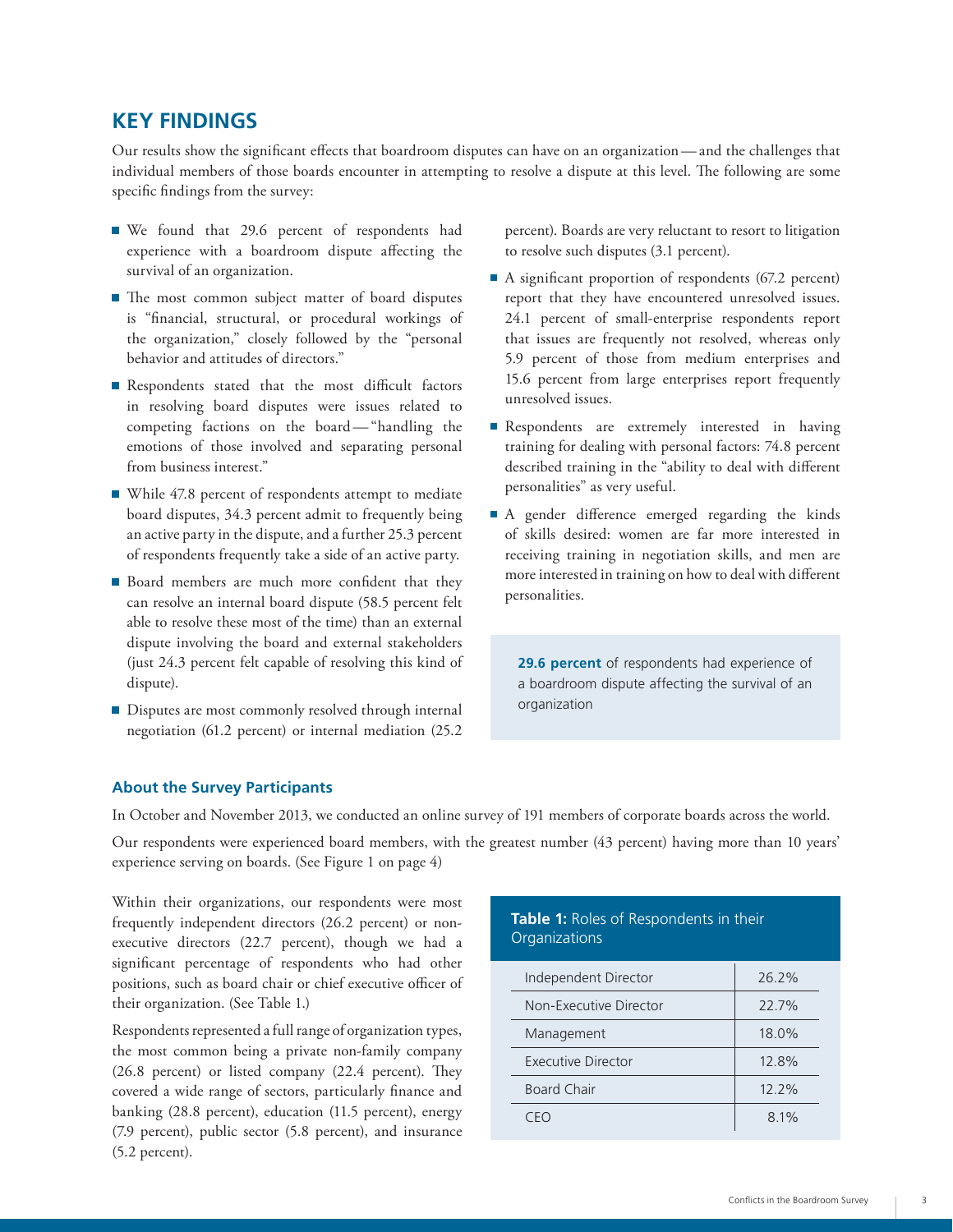

Small Enterprise 24.3% Large Enterprise 49.7% Medium Enterprise 25.9% **Figure 2:** Size of Respondents' Organizations

Survey respondents were from organizations of different sizes: 49.7 percent from large enterprises (over 300 employees and total assets over \$15 million); 25.9 percent from medium enterprises (50–300 employees and total assets of \$3 million to \$15 million); and 24.3 percent from small enterprises (up to 50 employees and total assets under \$3 Million). (See Figure 2.)

We also had a global response, with respondents based in a wide range of countries. As shown in Figure 3, the largest proportion of respondents were from Sub-Saharan Africa, but there were also respondents from all other major areas, including a significant proportion of respondents from non-developing countries.2

Regarding personal factors, 73.6 percent of respondents were male, and 26.4 percent were female; 54.1 percent were over 50 years old, 27.6 percent were 40–50 years old, 11.0 percent were 30–39 years old, and 7.2 percent were under 30 years old.



2 Country designations are based on World Bank groupings, available at<http://data.worldbank.org/about/country-classifications/country-and-lending-groups>.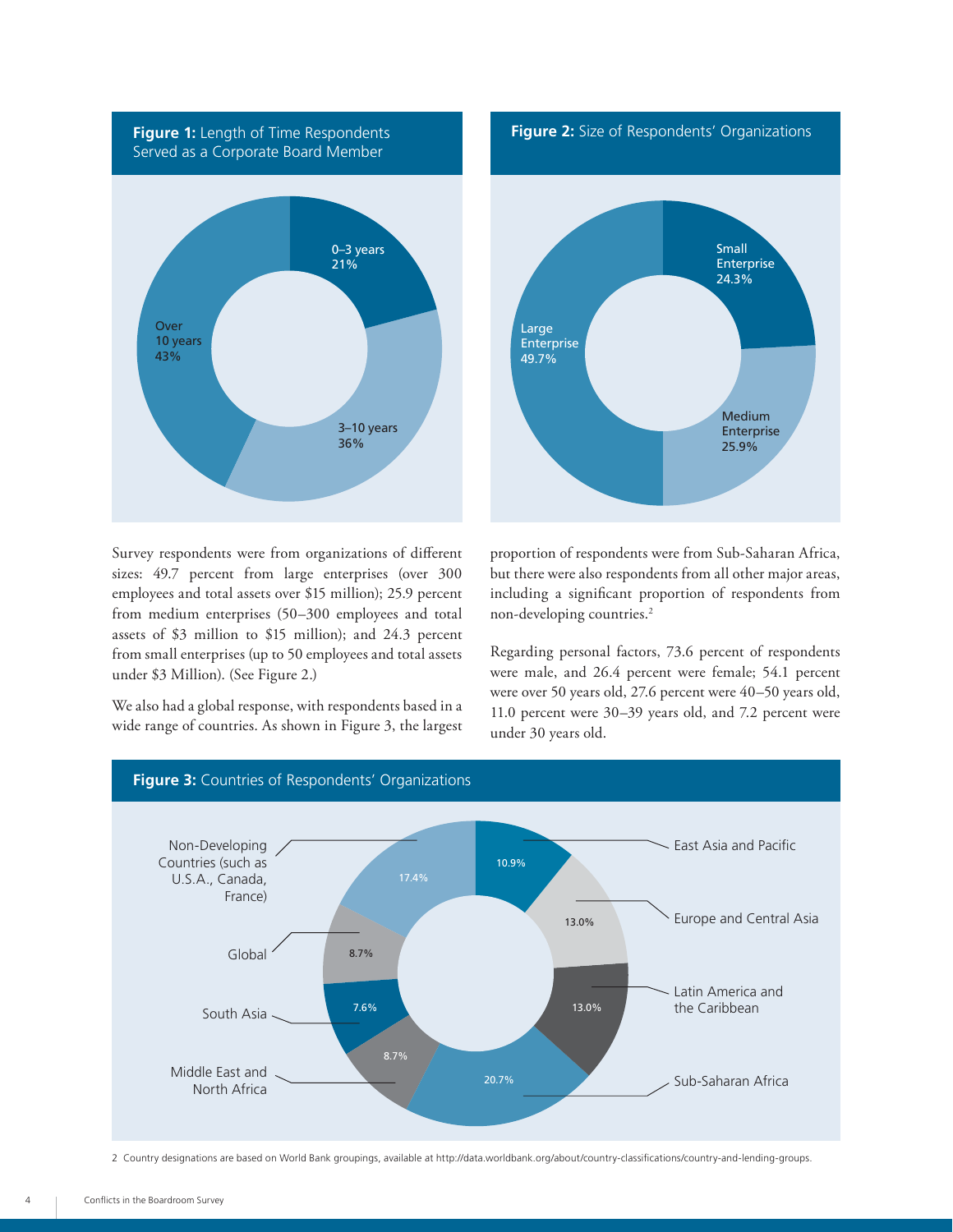#### **Boardrooms in Conflict**

All boardrooms have disputes, which not surprisingly cover a wide range of topics. Our survey found that the most frequent subjects of disputes were (in descending order of frequency) 1) the financial, structural, or procedural workings of the organization; 2) the personal behavior and attitudes of directors; and 3) strategy development, including mergers and acquisitions. (See Table 2.)

| Table 2: Most Common Topics of Boardroom Disputes                    |           |
|----------------------------------------------------------------------|-----------|
|                                                                      |           |
| Financial, structural, or procedural workings of the organization    | $40.3\%*$ |
| Personal behavior and attitudes of directors                         | 38.4%     |
| Strategy development, including mergers and acquisitions             | 37.2%     |
| Risk appetite and risk management                                    | 31.3%     |
| Change and crisis management                                         | 30.6%     |
| Audit findings                                                       | 29.9%     |
| Board process issues, such as structure of meetings, schedules, etc. | 29.4%     |
| Management oversight                                                 | 28.4%     |
| Composition of board and senior management                           | 24.7%     |
| Involvement of shareholder/owner's family in business                | 21.7%     |

\*Percentage stating the item was a "frequent" or "very frequent" topic of dispute.

#### **Impact of Disputes**

In themselves, disputes are not necessarily a problem for a board; it is when they are mismanaged or become insurmountable that the problem occurs. Considering the impact of these disputes on business priorities (see Table 3), it is important for organizations to tackle them effectively, to ensure that the negative outcomes are minimized.

| Table 3: Impact of Boardroom Disputes on Business          |           |
|------------------------------------------------------------|-----------|
| Wasting management time                                    | $49.3\%*$ |
| Distracting from core business priorities                  | 44.9%     |
| Reducing trust among board members                         | 42.8%     |
| Affecting the functioning of the board                     | 42.1%     |
| Affecting the efficiency of the organization               | 38.3%     |
| Negatively affecting relationships within the organization | 32.4%     |
| Costing the company money                                  | 29.5%     |
| Damaging long-term business performance/profitability      | 26.8%     |
| Affecting the reputation of the organization               | 237%      |

\*Percentage stating the item had a "significant" or "very significant" impact.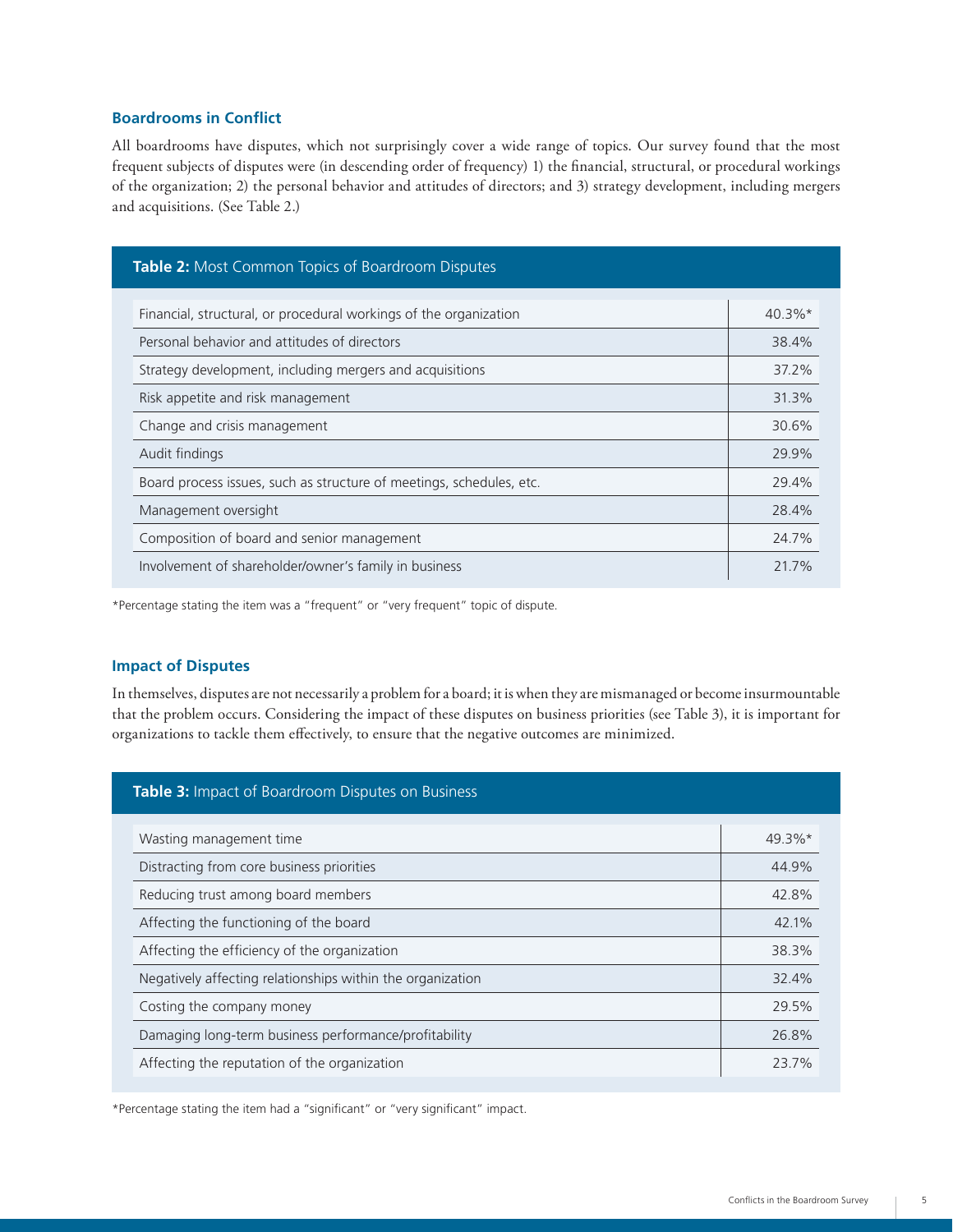#### **Attempts to Resolve the Dispute**

Regarding the roles that those surveyed have taken when disputes have arisen on the board, we received a mixture of responses.

For example, 47.8 percent of respondents stated that when they encountered board disputes, they commonly attempted to mediate the dispute; 34.3 percent admitted that they were frequently or very frequently an active party to the dispute; 25.3 percent said they commonly are not the active party, but take side in the dispute; and 26.5 percent of respondents reported that they frequently or very frequently were neutral in a dispute.<sup>3</sup> These figures show that, although board members may think they would try to resolve a dispute, in reality a small majority generally do not adopt this position; rather they take a

stance that is either openly on one side of the dispute or is noncombative (a fight-or-flight response).

**The significance of the positions people adopt in relation to conflict can be seen in their choice of how to deal with it. The most common mechanisms for resolving a dispute remained internal to the board** (see Table 4). Therefore, as the table suggests, it is important for board members to be trained in, maintain, and apply skills in mediation and negotiation — the most common methods of resolving disputes.

#### **Table 4:** Most Common Methods of Resolving Board Disputes

| Through internal negotiation                                | $61.2\%$ * |
|-------------------------------------------------------------|------------|
| Through mediation by a member of the board or management    | 25.2%      |
| Through a decision made by an internal authority holder     | 19.7%      |
| The issue is not resolved                                   | 15.6%      |
| By avoiding the conflict and letting it pass                | 11.0%      |
| Through court action/arbitration                            | 3.1%       |
| Through external mediation                                  | 2.3%       |
| Through negotiation by way of external negotiators/advisers | 2.3%       |

\*Percentage of respondents describing this method of resolution as occurring frequently.

Extremely few respondents indicated a willingness to resort to court action (indeed, 79.7 percent said they never resolved their boardroom disputes in this way). We also found that the more internal the dispute is the more willing respondents are to resolve it: 58.5 percent of respondents were happy to resolve intra-board disputes most or all of the time, compared to just 24.3 percent of respondents for disputes between the board and external stakeholders. Similarly, a majority of respondents (57.9 percent) felt confident resolving board-management disputes most or all of the time, and 31.6 percent felt confident resolving board-shareholder disputes.

3 Respondents could select multiple options in answering this question; so the responses total more than 100 percent.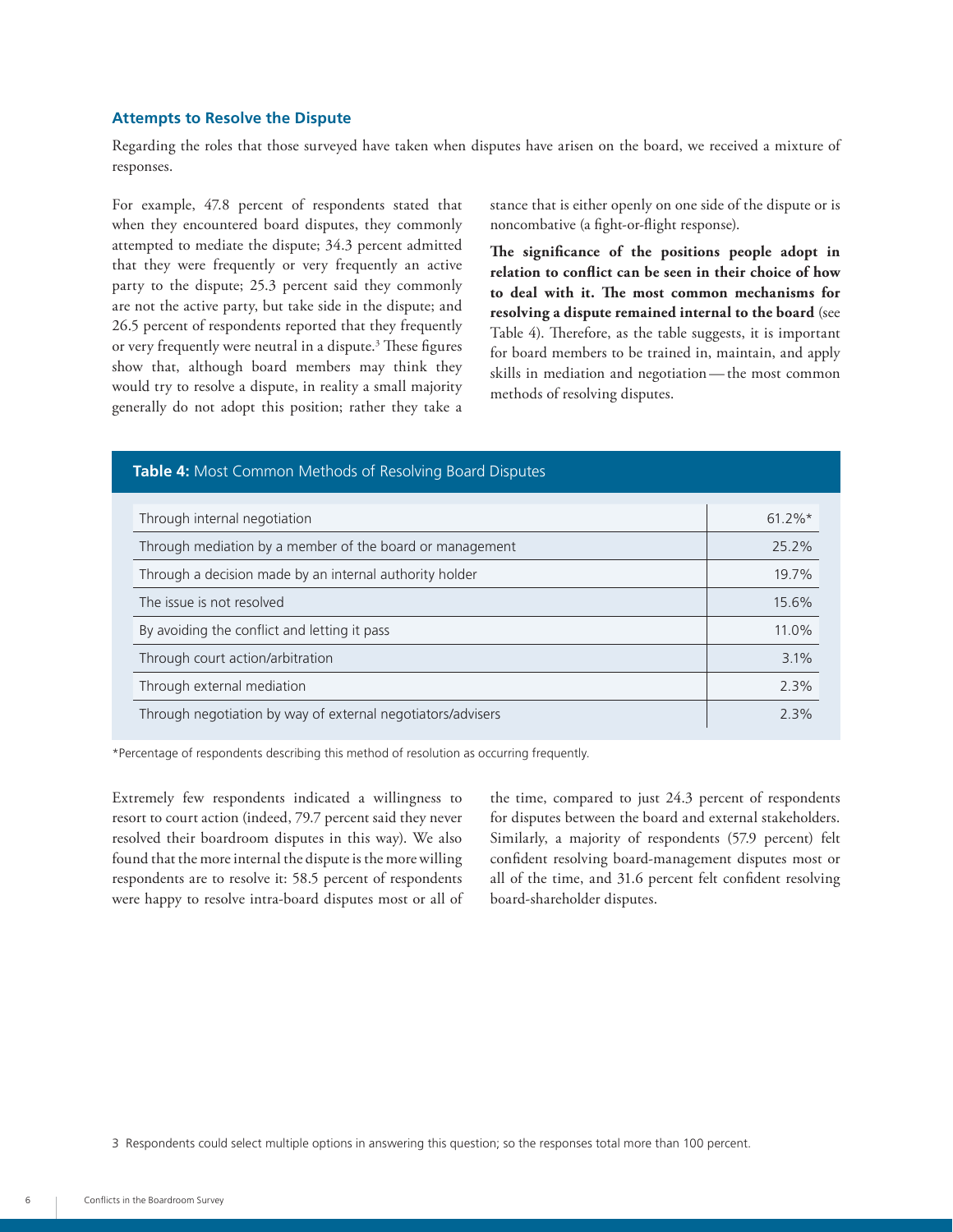#### **When Disputes Cannot Be Resolved**

A significant percentage (15.6 percent) of respondents reported that their boardroom disputes frequently are not resolved. And 67.2 percent said they have some experience of unresolved issues.

More strikingly, 29.6 percent of our survey respondents indicated that they had experienced a boardroom dispute that affected the survival of an organization they had been involved with. Of those who reported such disputes, 63.6 percent cited personal issues connected with the dispute as being a major factor in the organization's demise. (See some of their comments below.)

*"There are many [issues], but they all boil down to personality crisis. Most of the people I have been on boards with feel overqualified and find it difficult to accept views of other members." ". . .The chairman insisted on his idea of an IPO, and the organization collapsed." "Personal behavior and attitudes of directors. The CEO's abrasive style, with zero appetite for "changes," has pushed the company to a stage wherein the company is under attack from the stakeholders, including the creditors." "If we [the board members] are not going to act as per their instructions, our job security will be questionable. Generally speaking, we are hostages." "In the first board meeting with a new board which was less friendly to him, [the CEO] quit and put several million dollars in his pocket." "The current conflict over succession planning for the founder/chair/ CEO of the NGO is threatening the survival of the organization. A pattern of conflict avoidance on the part of the chair/CEO, a stagnant flow of information, and the board's passivity make it hard to discuss next steps." "In one board, there was a significant difference of opinion between the chairman-CEO and the board about the way he had treated relations with personnel. That might have paralyzed the company. The board obliged the CEO to quit."*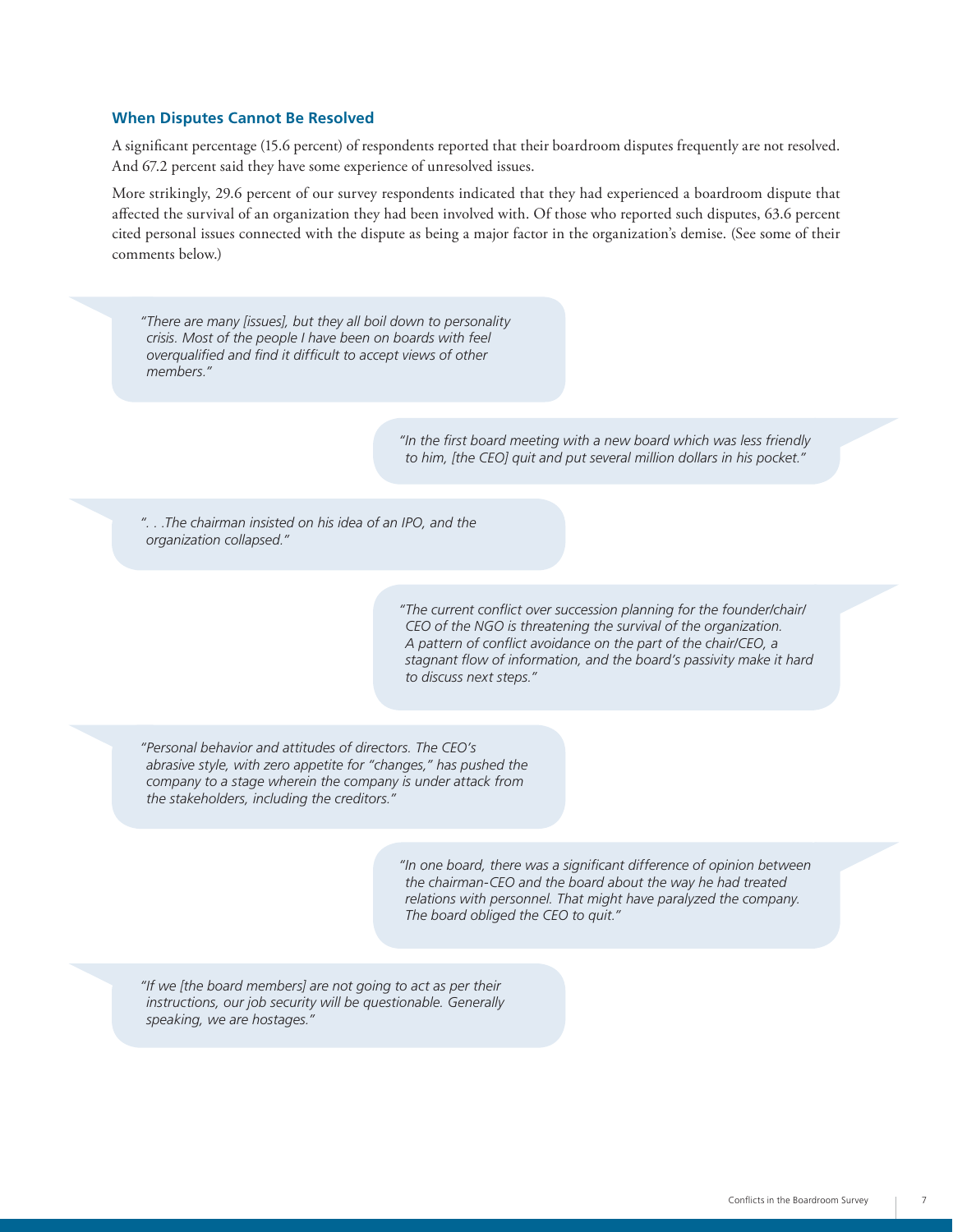#### **The Difficulty of Dealing with Personal Factors**

Complicating factors in the way a dispute is presented frequently become as important as the subject matter of the dispute itself. These factors can make handling a dispute more difficult (see Table 5).

| Table 5: Frequency and Difficulty of Complicating Factors                  |        |  |
|----------------------------------------------------------------------------|--------|--|
| Which complicating factors do respondents encounter most frequently?       |        |  |
| Issues regarding handling the emotions of those involved in the dispute    | 29.4%* |  |
| Conflict of personal or family interests versus interests of the company   | 26.6%  |  |
| Avoidance of the dispute/conflict from those affected                      | 26.4%  |  |
| Issues over status                                                         | 25.3%  |  |
| Issues over competing factions on the board                                | 23.5%  |  |
| What complicating factor do respondents find the most difficult to manage? |        |  |
| Issues over competing factions on the board                                | 52.5%  |  |
| Issues regarding handling the emotions of those involved in the dispute    | 49.6%  |  |
| Conflict of personal or family interests versus interests of the company   | 49.2%  |  |
| Issues over status                                                         | 41.2%  |  |
| Avoidance of the dispute/conflict from those affected                      | 37.8%  |  |

\* Percentage of respondents describing the complicating factor as encountered "frequently" or "very frequently" and the dispute as "difficult" or "very difficult" to manage, respectively.

Our responding board members found that the personal issues listed in Table 5 were both difficult and frequent complicating factors in disputes. They indicated that the most difficult factor was "issues over competing factions on the boards," with 52.5 percent describing it as "difficult" or "very difficult," although it occurred less frequently.

In practice, the concept of "competing factions" is likely to involve the many different types of directors (independent, executive, non-executive), each type with its own particular interests. There may also be competing factions between management and the board.

In handling disputes arising from competing factions, it is important to deal sensitively with the people involved. It can be helpful to consider some of the methods mentioned below, in particular the "soft skills," such as the ability to understand and work with the personalities of those involved.

This difficulty of competing factions is closely connected to the second-most difficult complicating factor: handling the emotions of those involved in the dispute. Nearly half (49.6 percent) of respondents found handling emotions to be difficult. And 29.4 percent said they encountered this issue in

board disputes, making it the most frequently encountered factor. Handling the emotions of those involved requires many of the same skills as dealing with competing factions; both entail recognizing the need and working with the affected parties rather than avoiding the issue.

Other complicating factors seen as both prevalent and difficult to deal with also reflect the challenge of working with the human side of the dispute. For example, handling "conflicts of personal/family interests versus interests of the company" was the second-most frequent complicating factor (with 26.6 percent reporting that it occurred frequently or very frequently) and the third-most difficult factor to deal (with 49.2 percent describing it as "difficult" or "very difficult").

The third-most frequent (26.4 percent) factor was "avoidance of the dispute/conflict from those affected," although it came in fifth in difficulty (37.8 percent). On its own, avoidance of a dispute is rarely an effective strategy and can be a crippling factor for a board that fails to tackle the conflict appropriately. Ignoring a problem rather than ameliorating it often just exacerbates it. (See the comment below.)

*"In my experience the avoidance of the dispute is the biggest problem, especially in a company with a dominant shareholder and two minority shareholders, where the minority shareholders are suffering most from results of avoidance but are hardly part of the conflict management, as the conflict is played outside the board/board meetings"*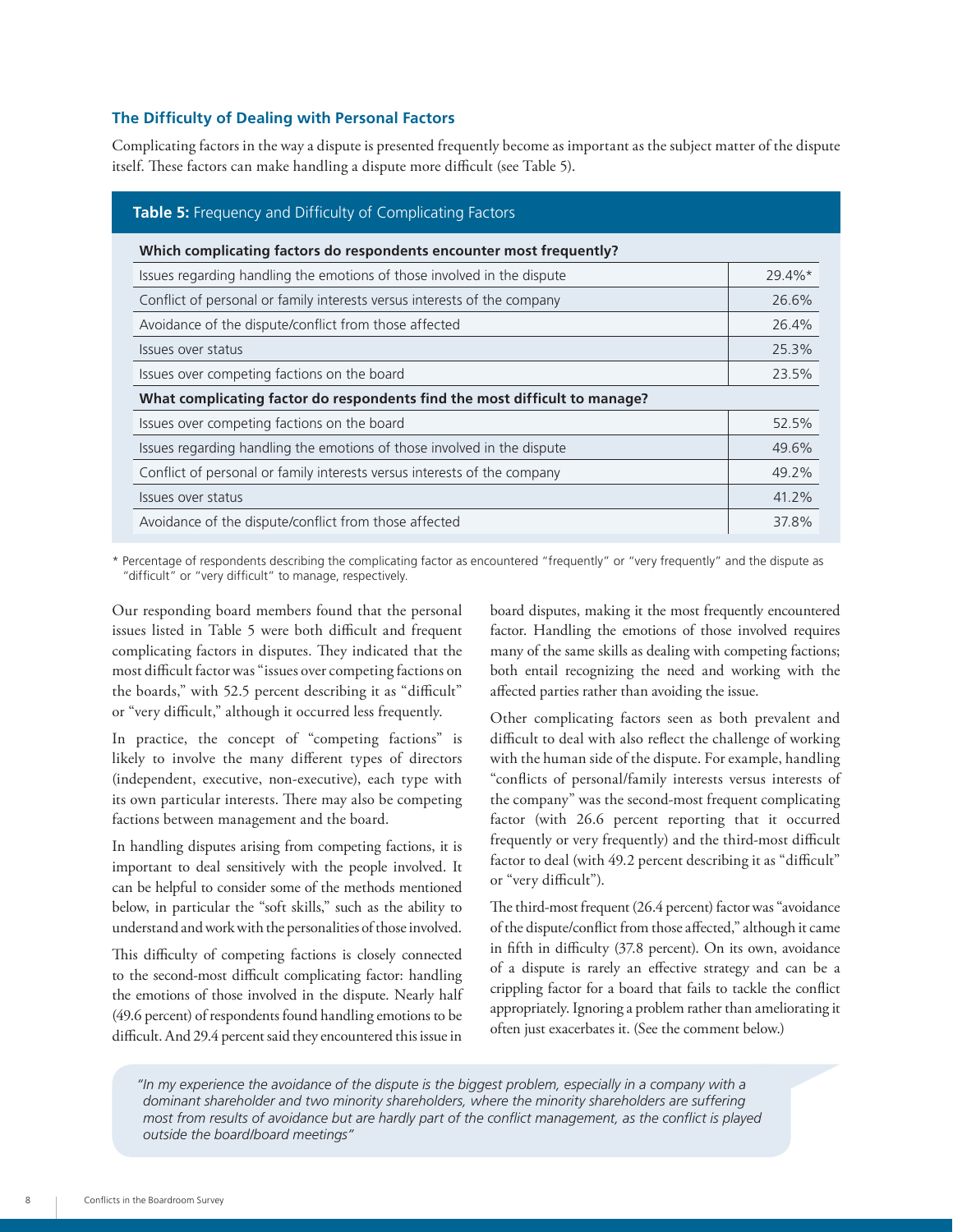#### **The Training that Directors Want versus the Training Already Received**

Given these trends, it is not a surprise that the training that board members now want is in how to deal with these personal issues and handle the human being behind the dispute. Overall, the most requested training was for the "ability to deal with different personalities" (74.8 percent described it as "very useful"), the "ability to give and receive constructive feedback" (73.0 percent described it as "very useful"), and the "ability to have difficult conversations" (70.1 percent described it as very useful). (See Table 6.)

| Table 6: Skills Training that Board Members Want           |        |
|------------------------------------------------------------|--------|
| Ability to deal with different personalities               | 74.8%* |
| Ability to give and receive constructive critical feedback | 73.0%  |
| Ability to have difficult conversations                    | 70.1%  |
| Communication skills                                       | 69.5%  |
| Ability to chair an effective meeting                      | 68.3%  |
| Mediation skills                                           | 65.1%  |
| Negotiation skills                                         | 64.0%  |
| Ability to deal with volatile personalities                | 61.4%  |
| Awareness of cultural issues                               | 54.3%  |
| Ability to manage politics outside the boardroom           | 52.0%  |

\*Percentage describing skills training as "very useful."

The following comments from our respondents reflect this need for increased training in tackling personal issues, such as emotional intelligence, diversity, and leadership.

*"A greater awareness of the role that emotional intelligence plays in relationships and decision making would be helpful. Our chairman/CEO is all too willing to bury succession planning by reducing the number of board meetings held annually, creating impossibly long agendas, and dominating discussions. The board members admire and respect his work but are too timid and seem unable to help him see that if the NGO is to survive and his legacy remain intact, it is time to find a new leader."*

> *"I think that the greatest shortcoming of most boards on which I have served is an inexperienced chairman or chairwoman."*

*"[The] board need to be sufficiently diverse in education, background, ethnicity, and gender to be able to tackle everything that the company might have to deal with. With diversity, which may overcome group think, will come more room for disagreement. That is OK. The trick is to keep disagreement from becoming a dispute."*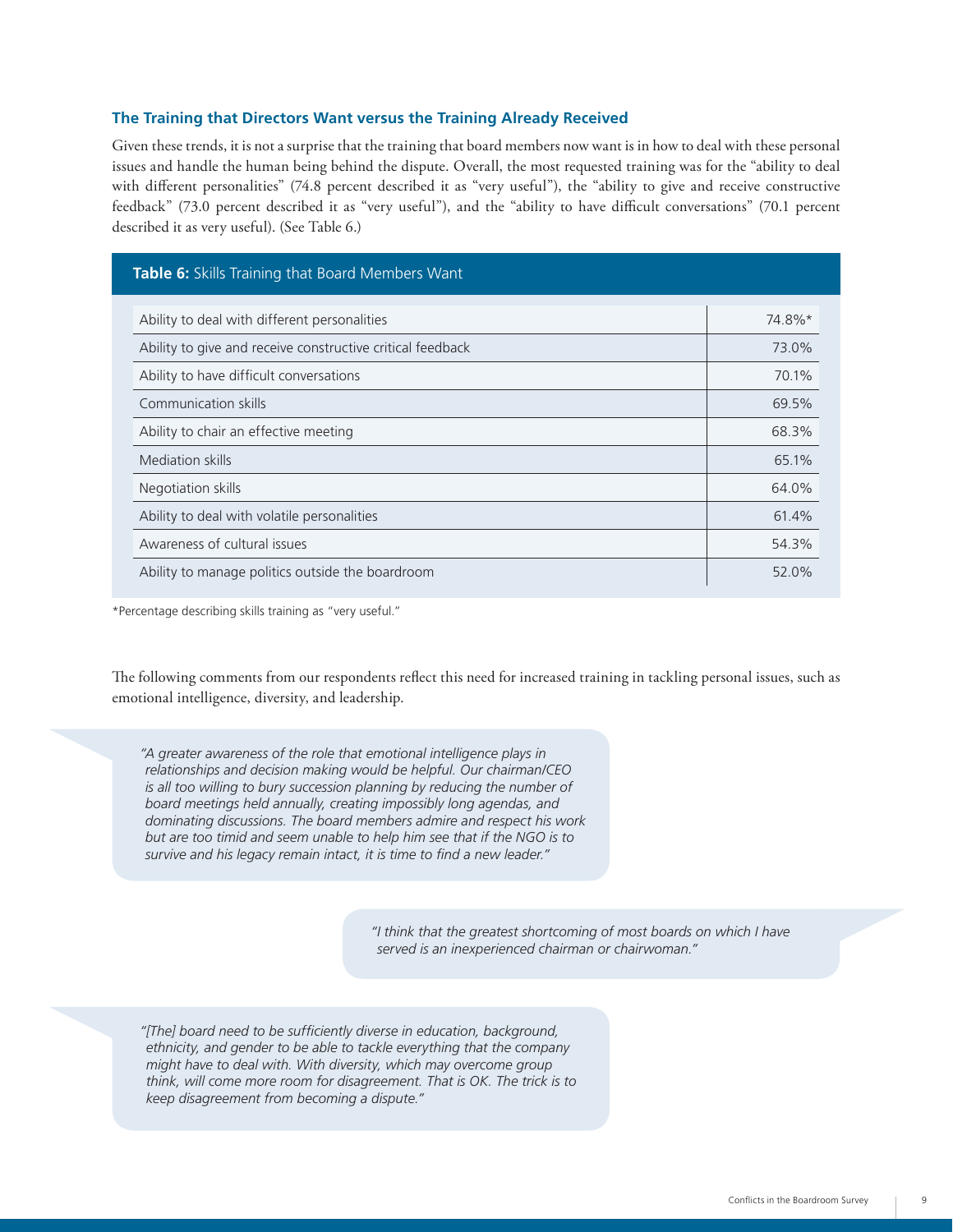The respondents' focus on soft skills can be contrasted with the training they generally have already received (which is notably extensive). We found that, although the majority of respondents have not had internal training in conflict management, negotiation skills, or chairing meetings, the (slim) majority have had some form of external training in these skills (see Figure 4). The exception is training in corporate governance, in which the majority have had training both internally (57.6 percent) and externally (82.6 percent). **These figures suggest potential for additional training in dealing with personal factors as well as in understanding broader board issues.**



#### **A Gender Difference?**

Notably, while training is comparable for men and women in the other skills, we found a gender difference in the amount of skills training that respondents have received in negotiation skills: for example, 39.1 percent of men have received internal training and 62.5 percent have received external training; but just 11.4 percent of women have received internal training and 45.5 percent have received external training. (See Figure 5 and Table 7 on page 11.)



There is also a notable difference between the answers of men and women regarding their perception of the level of difficulty of dealing with emotions. While both men and women considered handling the emotions of those involved in the dispute to be something that occurred frequently (31.3 percent of men had it as their most common complicating factor, and women saw it as the second-most common complicating factor, after avoidance of the issue), women considered the issue to be far less difficult to deal with than men did. (See Figure 6 on page 11.)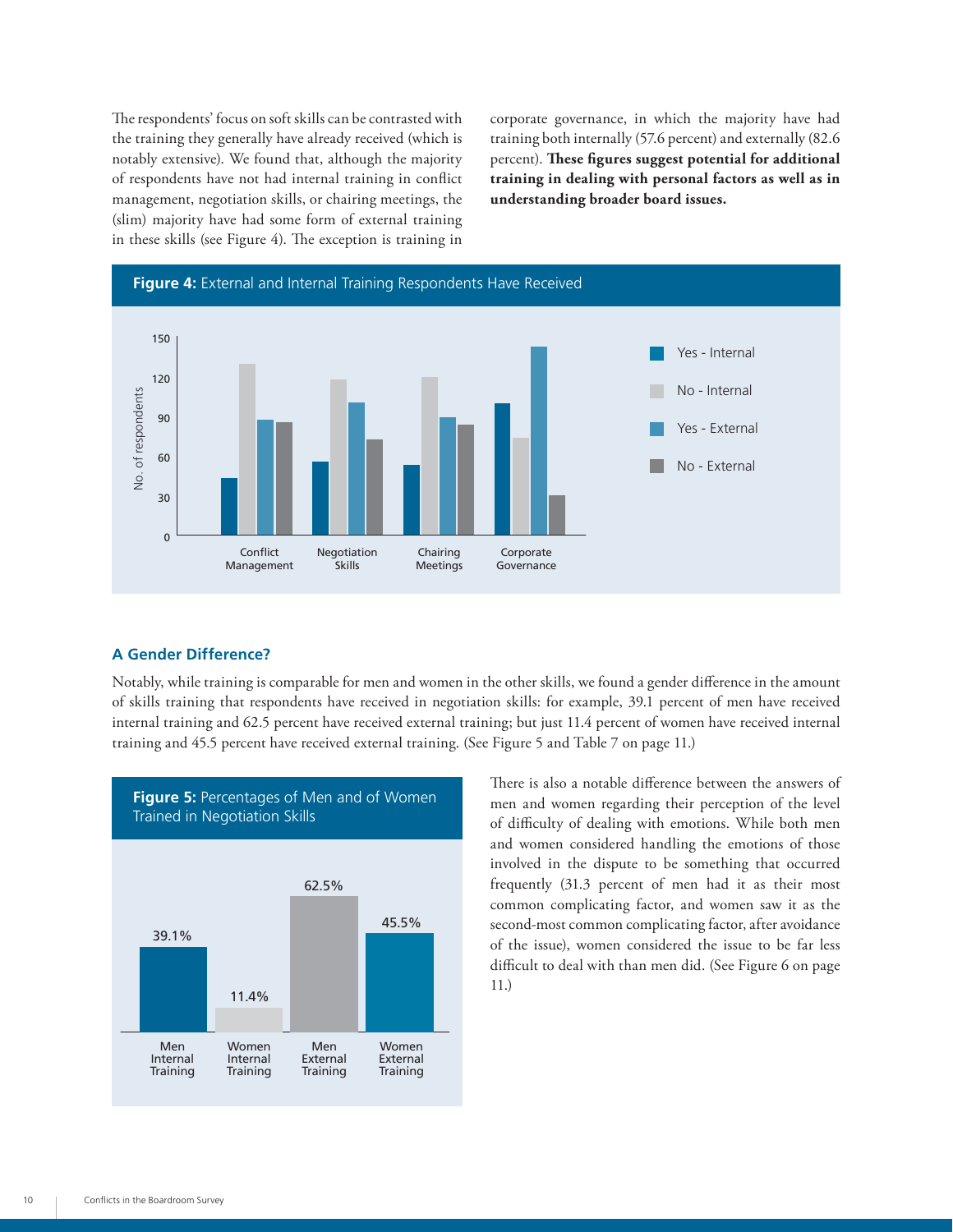

Only 43.8 percent of women considered emotions to be difficult or very difficult to deal with — less difficult than competing factions, conflicts of personal versus private issues, and avoidance. On the other hand, 51.7 percent of

#### **Table 7:** Most Desired Skills Training, by Gender

men considered emotions to be difficult or very difficult to deal with, placing its difficulty level second only to dealing with competing factions.

This skills gap between men and women — regarding training in negotiation and handling emotions — is reflected in the distinction between the skills desired by men and women. For women, negotiation skills were the second-most commonly desired skill (with 71.0 percent describing the skills as very useful), just behind the ability to have difficult conversations (75.8 percent). But for men, it was only the eighth-most highly valued skill (61.7 percent). The skills they most desired training in were 1) the ability to deal with different personalities (76.6 percent); 2) the ability to give and receive constructive critical feedback (74.5 percent); and 3) communication skills (72.6 percent).

**The importance of appreciating this gender difference is that a board may require different skills training depending on its gender diversity.**

| <b>Male Respondents</b>                                    |        |
|------------------------------------------------------------|--------|
| Ability to deal with different personalities               | 76.6%* |
| Ability to give and receive constructive critical feedback | 74.5%  |
| Communication skills                                       | 72.4%  |
| Ability to chair an effective meeting                      | 70.2%  |
| Ability to have difficult conversations                    | 68.1%  |
| <b>Mediation skills</b>                                    | 67.0%  |
| Ability to deal with volatile personalities                | 64.2%  |
| Negotiation skills                                         | 61.7%  |
| Awareness of cultural issues                               | 56.8%  |
| Ability to deal with politics outside the boardroom        | 49.5%  |
| <b>Female Respondents</b>                                  |        |
| Ability to have difficult conversations                    | 75.8%  |
| Negotiation skills                                         | 71.0%  |
| Ability to deal with different personalities               | 69.7%  |
| Ability to give and receive constructive critical feedback | 68.8%  |
| Ability to chair an effective meeting                      | 62.5%  |
| Communication skills                                       | 60.6%  |
| Mediation skills                                           | 59.4%  |
| Ability to deal with politics outside the boardroom        | 59.4%  |
| Ability to deal with volatile personalities                | 53.1%  |
| Awareness of cultural issues                               | 46.9%  |

\*Percentages of respondents stating that the skills training would be very useful.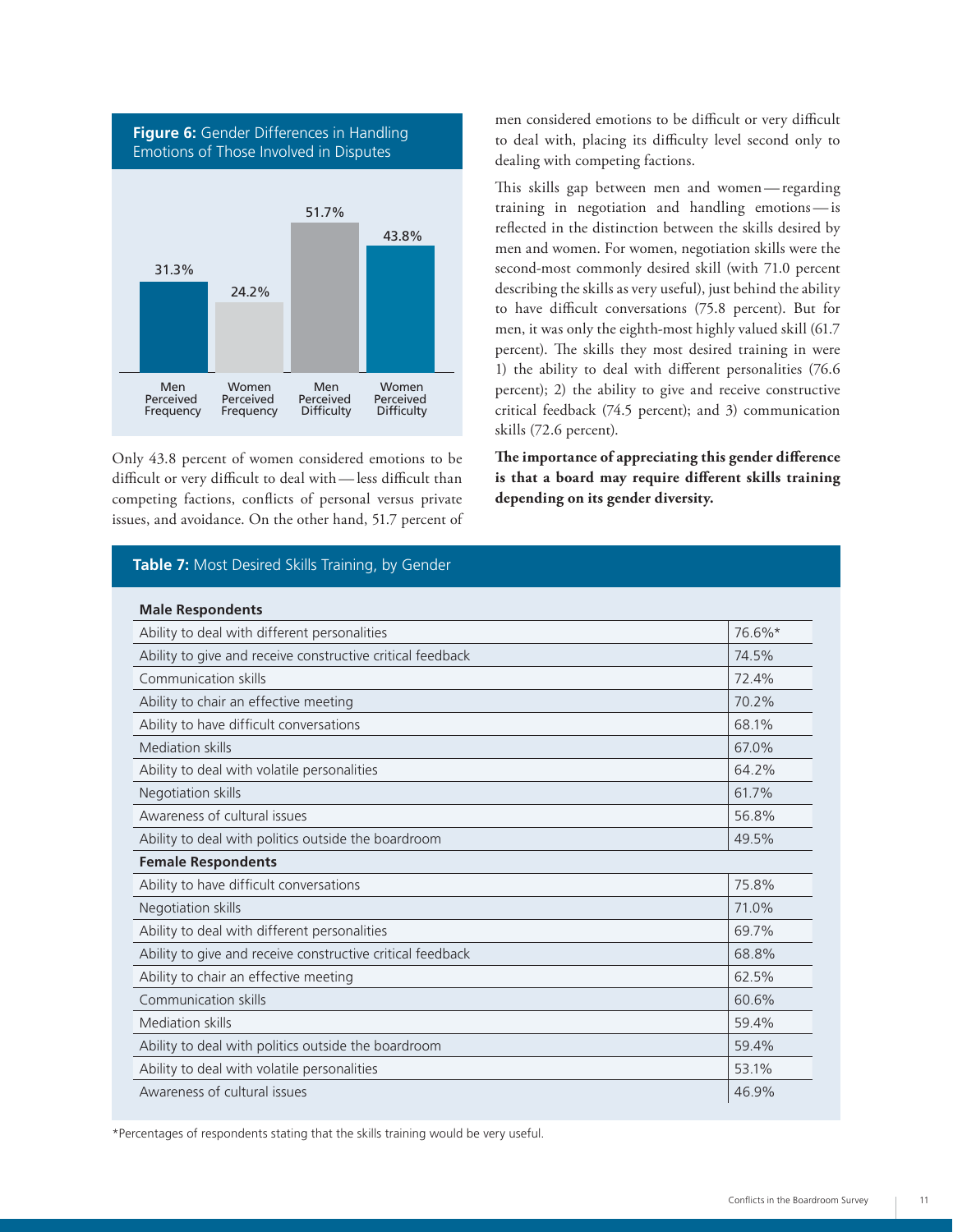#### **Impact of Enterprise Size on Resolving Conflict**

We found that the size of an organization made a notable difference in the percentage of board disputes that were not resolved. Respondents from smaller companies were more likely to say that the issue was not resolved than were those from larger enterprises. Of those surveyed, 24.1 percent from smaller enterprises said that their issues were frequently not resolved, compared to just 5.9 percent from medium enterprises and 15.6 percent from large enterprises. (See Figure 7.) (It should also be noted that a significant number of respondents across all enterprises stated that there were never occasions when their issues were not resolved.)



Another marked difference was in the kind of issues respondents encountered as complicating factors in resolving the conflict within the board. Exactly half of those from small enterprises said they had encountered avoidance of the issue frequently or very frequently, compared to just 21.2 percent of respondents from medium enterprises and 19.1 percent of respondents from large enterprises. Also, 53.4 percent of smallenterprise respondents saw dealing with the emotion of those involved in the dispute as frequent or very frequent (and 65.4 percent of them considered it to be difficult or very difficult to deal with), compared to 17.6 percent of medium-enterprise respondents and 25.8 percent of large-enterprise respondents. A possible reason for this difference might be that small and medium enterprises tend to have smaller boards, making group cohesion more important to the participants.

**As an overall trend, we found little disparity in the amount of training that respondents received across the different sectors. However, there is a significant difference in the skills that people want across the different sizes of organizations.** (See Table 8). While being able to deal with different personalities is valued across all sizes, smaller enterprises place more emphasis on negotiation skills and being able to deal with more extreme personality types. "The ability to deal with volatile personalities" is prized as a skill by these organizations more than with larger organizations. In medium enterprises, there is a desire for process skills, with "the ability to chair an effective meeting" being the most desired skill, while those from the largest enterprises have most need for general communication skills. This may well reflect the different needs of organizations as they expand and encounter different problems.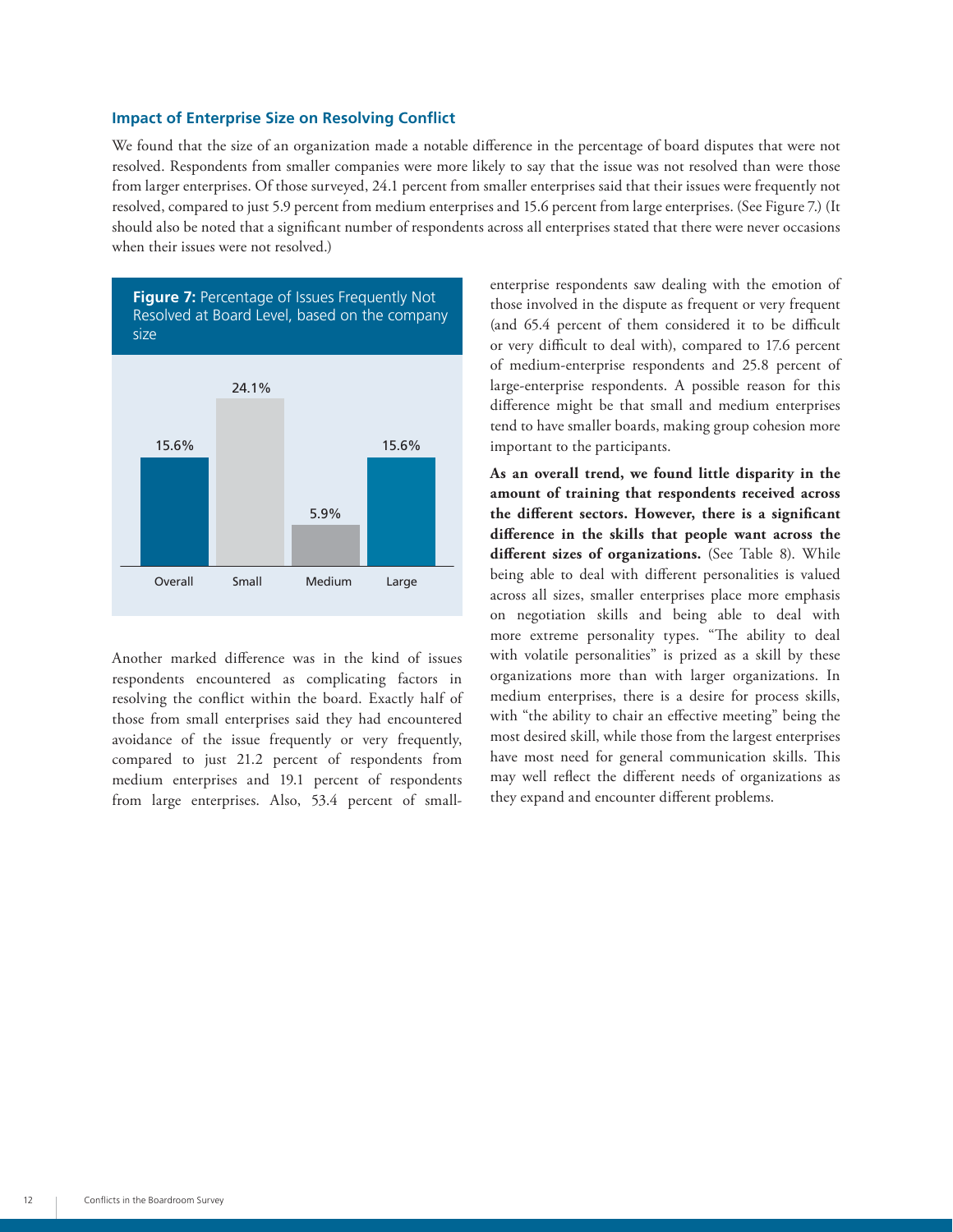#### **Table 8:** Three Most Desired Skills Training — by Organization Size

| <b>Small Enterprise</b>                           |           |  |
|---------------------------------------------------|-----------|--|
| Ability to deal with different personalities      | $85.2\%*$ |  |
| Negotiation skills                                | 77.8%     |  |
| Ability to deal with volatile personalities       | 77.8%     |  |
| <b>Medium Enterprise</b>                          |           |  |
| Ability to chair an effective meeting             | 78.8%     |  |
| Ability to give and receive constructive feedback | 75.8%     |  |
| Ability to deal with different personalities      | 69.7%     |  |
| <b>Large Enterprise</b>                           |           |  |
| Ability to deal with different personalities      | 72.7%     |  |
| Ability to give and receive constructive feedback | 72.3%     |  |
| Communication skills                              | 71.6%     |  |
|                                                   |           |  |

\*Percentage describing skill as very useful.

#### **Conclusion**

Overall, the results show the prevalence of boardroom disputes and the damaging effects that unresolved disputes can have. Even those disputes that are resolved still have a significant impact on a business, because they waste management time and distract from core business priorities. Further, we found that the majority of disputes are resolved by internal methods of negotiation and mediation, rather than through court action. Therefore, it is important for board members to be capable of resolving disputes themselves and thus they should continue to be trained in the skills needed to do so.

However, we discovered that respondents find some disputes more difficult to resolve, and the most complicated to resolve are those that involve human factors such as competing factions and emotions. Our survey uncovered a skills gap in training for these types of issues, and we learned that the vast majority of respondents would appreciate more training in these soft skills. Training in how to handle different personalities and emotions (as well as increased training in negotiation and mediation skills) would equip boards to tackle disputes that are frequently extremely difficult because of board members' reluctance to address these human factors.